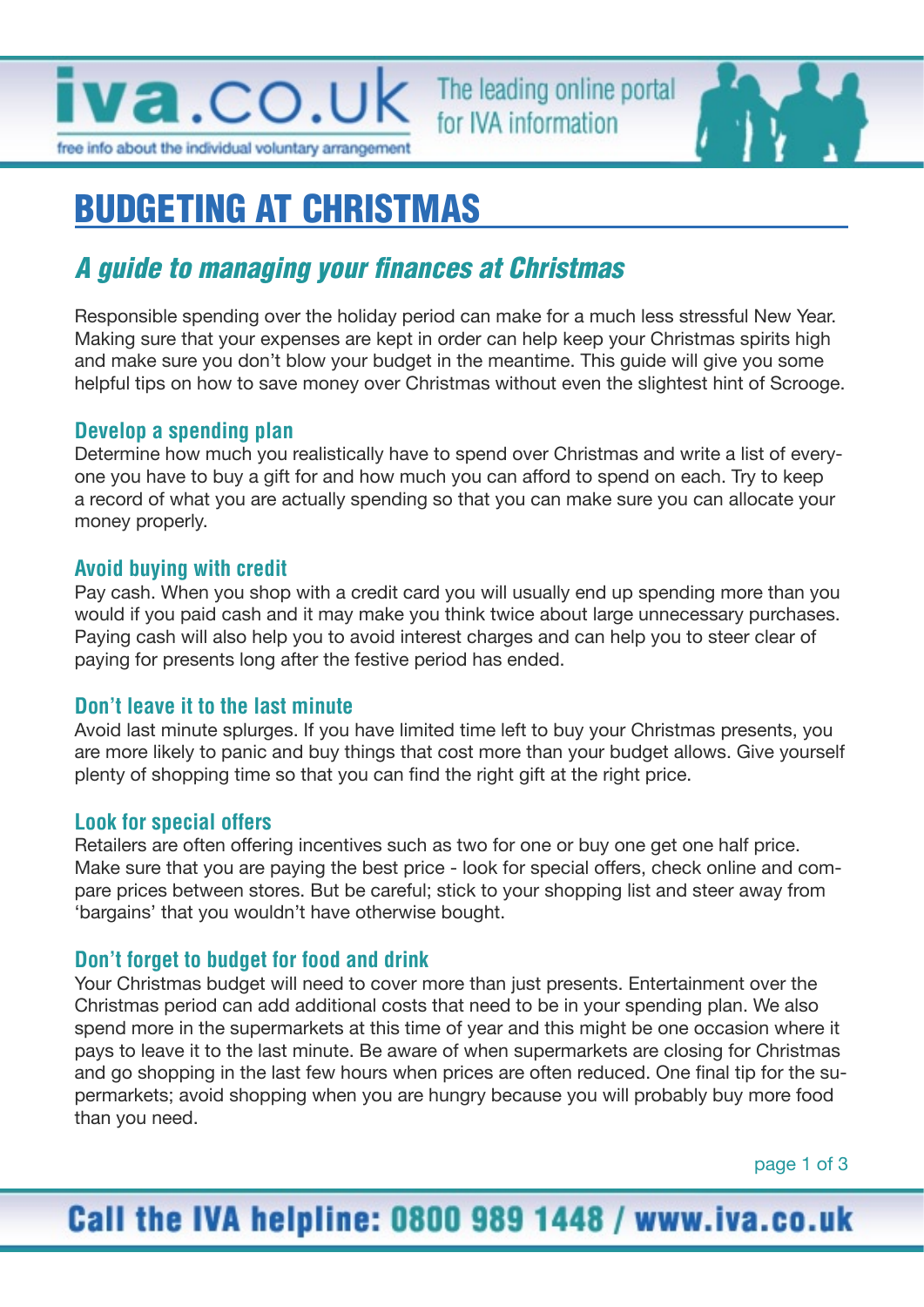The leading online portal for IVA information



#### **Find alternatives to wrapping paper**

Christmas wrapping paper and gift tags can become expensive, and huge quantities will be thrown away this year. To save money (and to help the environment a little more), an alternative to traditional shop-bought wrapping paper is recycled brown paper. You can then decorate the paper yourself adding a personal touch. If you simply don't have the time to get creative, coloured tissue paper makes a great and cheap alternative to traditional wrapping paper.

#### **Make your own**

The homemade theme can continue through to the decorations in your home and can help to reduce the cost of Christmas further. There are many craft ideas to be found online including gingerbread tree decorations, paper chains from recycled paper and glitter spayed pine cones. Not only can this be a fun activity for children but it can also be a good way to reduce some of the waste created at Christmas by recycling. Cards can also be handmade and you can avoid expensive (and often disappointing) Christmas crackers by making your own.

#### **Shop online**

In addition to the advantages of not having to fight through crowds, find a space to park and wrestle with unhelpful and stressed shop assistants, shopping online can be a good way to save money. Online prices can be cheaper than on the high street and some retailers offer a special discount only available when ordering online. If you would still prefer to go to the shop and purchase the item, don't forget to look online first to compare prices and products so you can make sure you are getting the most for your money.

#### **Avoid store cards**

Store cards are often offered at the till as an alternative means of paying, usually with incentives of introductory discounts attached. The value of the incentive rarely, if ever, outweighs the cost of the card itself with some stores charging up to 30% interest. Paying with store cards also make it difficult to keep track of how much you are spending and a low cost present can end up costing a lot more. If the introductory incentive is just too good for you to pass by, make sure that you pay off the card immediately to avoid the interest.

#### **Take action quickly**

If you do spend more than you have budgeted for, do not ignore the fact and hope for the best. Many people find themselves going into the red over Christmas when they have not agreed it with their bank in advance. Unauthorised overdrafts carry far heavier penalties than those that have been prearranged. So if you are concerned that you might spend a little more than you have available, contact your bank first. But remember that any extra money spent will need to be paid back in the New Year, so don't think of an overdraft as a free extension on your budget.

page 2 of 3

## Call the IVA helpline: 0800 989 1448 / www.iva.co.uk